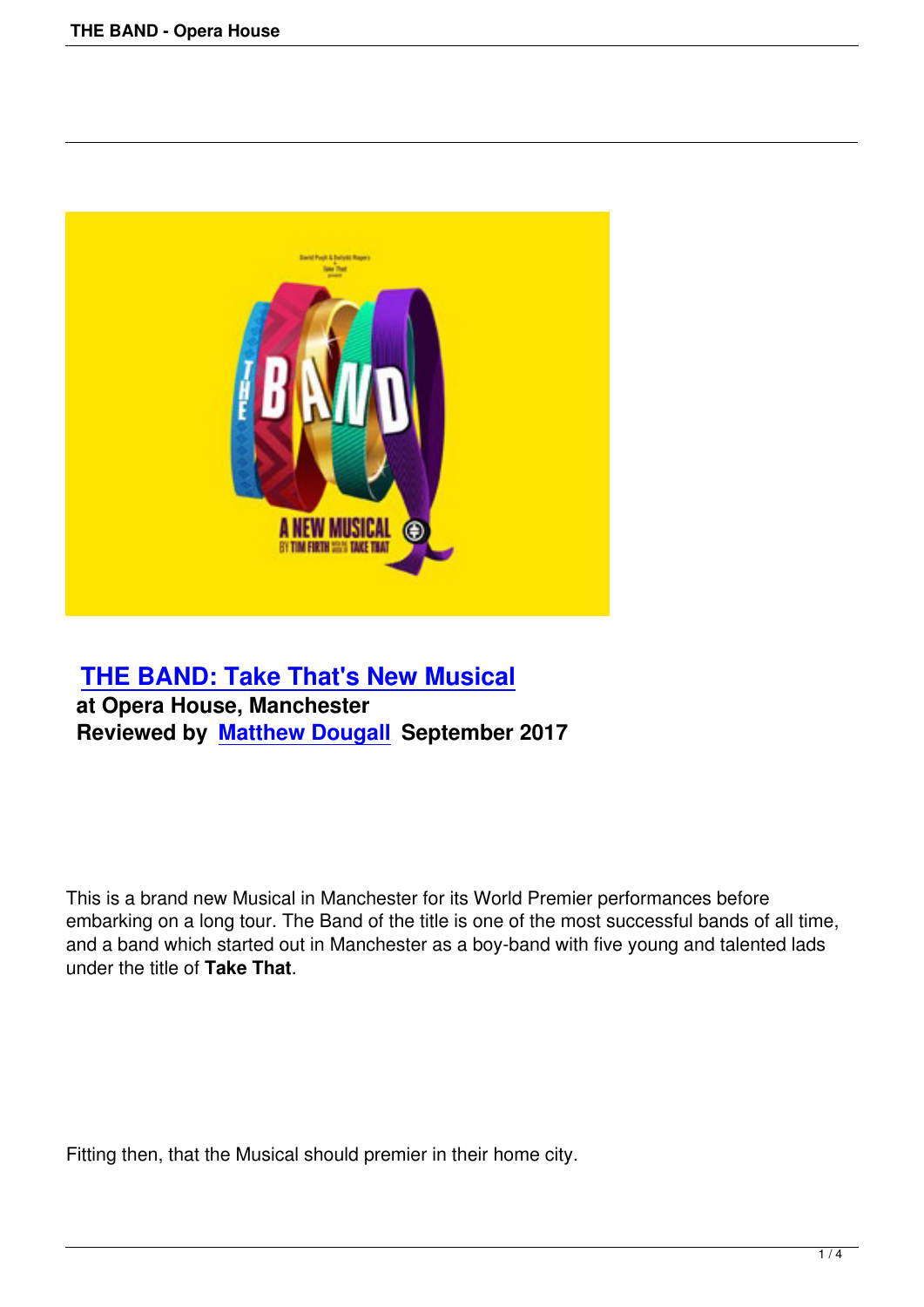However, you would be wrong to think that this Musical is just another Tribute or Jukebox show, it isn't that at all; and although it will undoubtedly appeal to **Take That** fans primarily, this is a fully-formed and well thought-out Musical with a proper and real storyline, and the music seemed somehow incidental. You can probably tell I was rather sceptical at first, but the 'girlie' part in me (yes - EVERYONE has a girlie side!) was loving every minute of it.

Playing **Take That** on stage for this Musical is a group of five young lads who, I would argue, are no less talented than their mentors and idols themselves. They are the winners of the BBC TV series *Let It Shine* and they are collectively known as *Five To Five*. They don't actually get to sing any one song in its entirely throughout the whole show, and actually aren't even the stars of the show. However they do complement the show superbly, and their harmony singing and dancing is just about as close to

## **Take That**

's originals as anyone is ever going to get.

Instead, the story is about a group of five teenage schoolgirl fans. We see them as both their young selves but mostly as their forty-something personas. The protagonist is Rachel (Rachel Lumberg) who, after having lost contact with her friends after high school has fallen into a mundane marriage and living in the same one-horse town that she grew up in, decides, and on a whim to enter a radio competition to win tickets to see **Take That** live in concert in Prague. Of course, she wins; and in a mid-life crisis sort of way decides to reconnect with her school friends and go to Prague with them.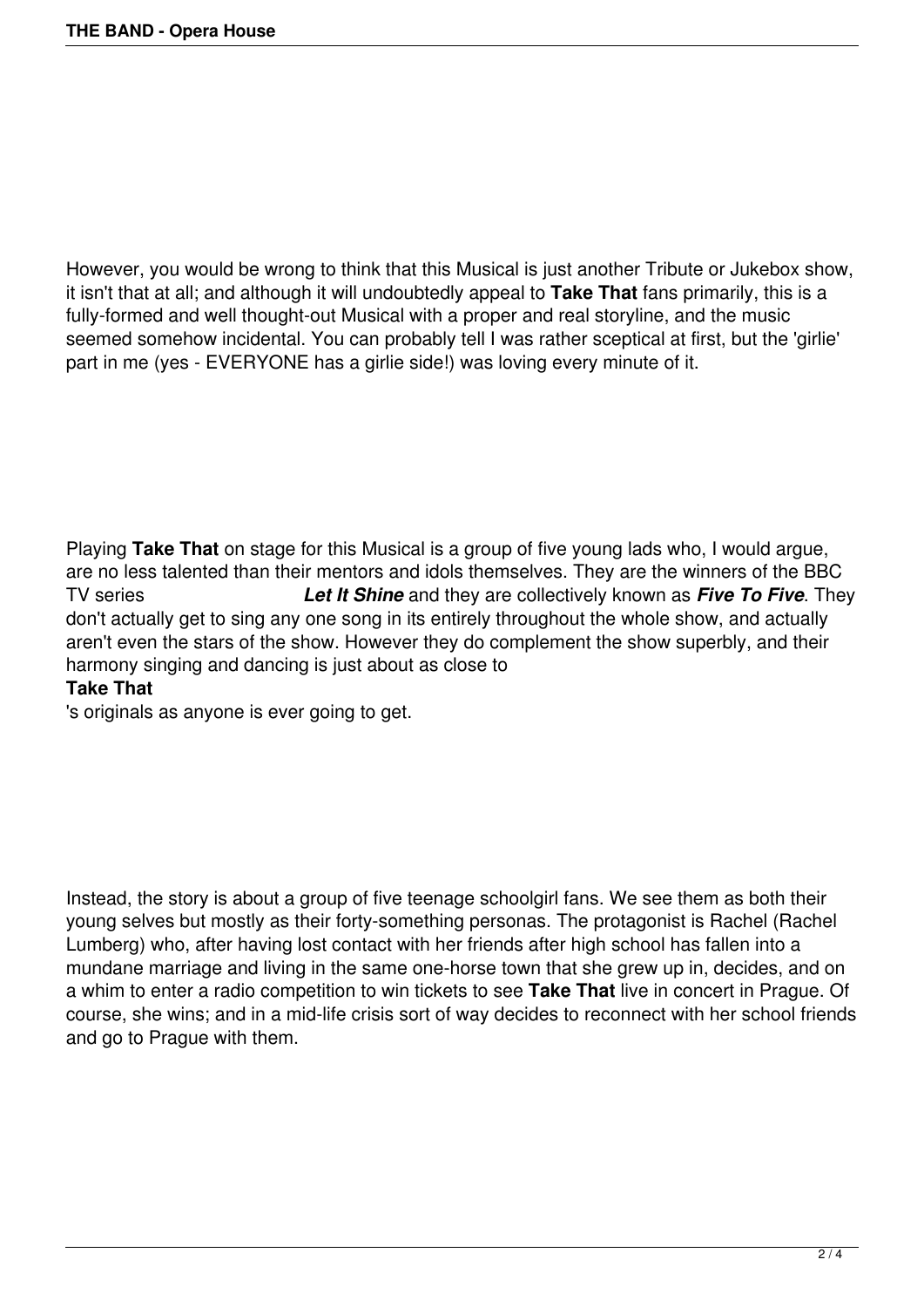The story is mostly light-hearted although the more sobering and tragic moments do hit, and hit hard. But mostly this is a life-affirming, feel-good Musical, which makes you want to go out in the street and hug everyone you meet!

Lumberg and her younger alter-ego Faye Christall are superb. In fact, the whole ensemble is perfectly cast. It is difficult to single any single performer out since they all seemed just perfect. I even liked the idea of using just one man, **Andy Williams**, to play all the tiny cameos. A nice idea that worked well.

I think one of the main reasons this show worked, and worked so well, is that the story tells of real people. We see five aspiring teenage girls with dreams of what their future holds. We've all been there, we've all said those things or similar; yet how few of us actually get to realise our ambitions. So when we see them as adults; disappointed with their lot, changed with unfulfilled promises and having settled for the mediocre, we can immediately relate to them in a way perhaps we couldn't have done had they all have been successful and were all tall, slim, pretty, glamorous Musical Theatre actresses!

The set is a two-tier, video-screened, big budget Concert Stage, which is the perfect backdrop for all the scenes which run seamlessly and smoothly. The show is slick and fast-paced; but the moments of reflection are superbly timed. Only to be backed with a huge upbeat production number with lights and smoke and even a fabulous aeroplane sequence.